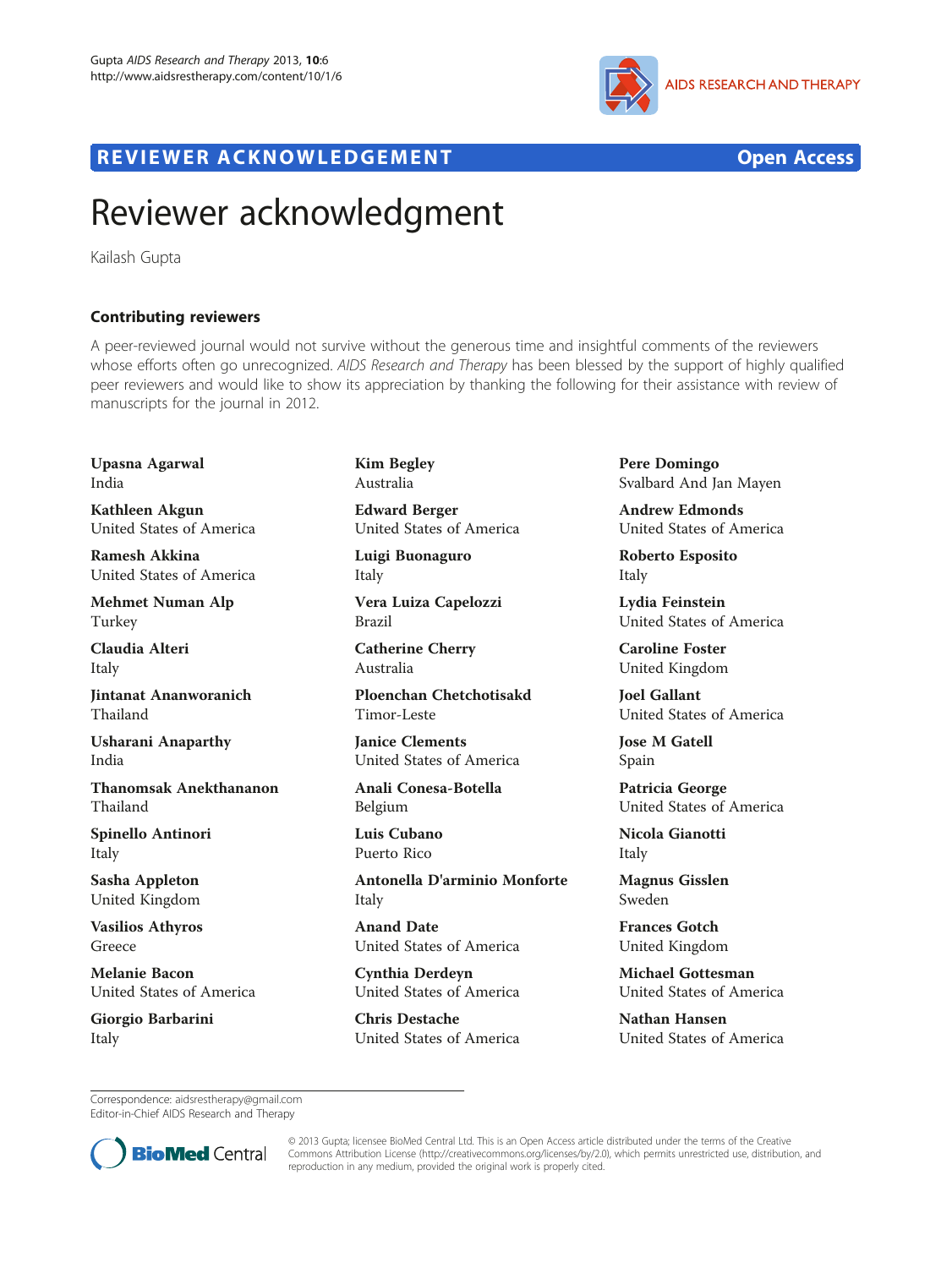Dennis Hartigan-O'connor United States of America

Bernard Hirschel Switzerland

Tara Horvath United States of America

Wei Huang United States of America

Robin Huebner United States of America

Patrick Jean-Philippe United States of America

Angela Kaida Canada

Peter Kamerman South Africa

Steve Kanters Canada

Stephen Kerr Australia

Arifa Khan United States of America

Kristina W. Kintziger United States of America

Eugene Kroon Thailand

Adarsh Kumar United States of America

Olivier Lambotte France

Jairam Lingappa United States of America

Carmen Logie Canada

Eskindir Loha Ethiopia

Lucia Lopalco Italy

Vladimir V. Lukashov Netherlands

Lut Lynen Belgium

Frank Maldarelli United States of America Weerawat Manosuthi Thailand

David Margolis United States of America

Norman Markowitz United States of America

Gary Marks United States of America

Justin Mcarthur United States of America

Ana-Claire Meyer United States of America

Patrick Miailhes France

Joann Mican United States of America

Ethan Moitra United States of America

Eve Mokotoff United States of America

Andrew Mujugira Uganda

Robert L. Murphy United States of America

Satoshi Nagasaka Japan

Kenrad Nelson United States of America

Nancy Nguyen United States of America

Lena Nilsson Schönnesson Sweden

Ann O'leary United States of America

Antonio Pacheco Brazil

Kovit Pattanapanyasat Thailand

Venkateswara Pavuluri United States of America

Santiago Perez Cachafeiro Spain

Maya Petersen United States of America Nittaya Phanuphak Thailand

Vinayaka Prasad United States of America

Garrett Prestage Australia

Patricia Price Australia

Lynn Ramirez United States of America

Lokinendi Rao United States of America

Peter Rebeiro United States of America

Andrew Revell United Kingdom

Doug Richman United States of America

Giuliano Rizzardini Italy

Robert Robey United States of America

Jessica Robinson-Papp United States of America

Maria Roura Spain

Barbara Schmidt Germany

Anjali Sharma United States of America

Gerald Sharp United States of America

Margie Skeer United States of America

Daniel Skiest United States of America

Greg Spear United States of America

Stephen Spector United States of America

Narasimhachar Srinivasakumar United States of America

Jack Stapleton United States of America